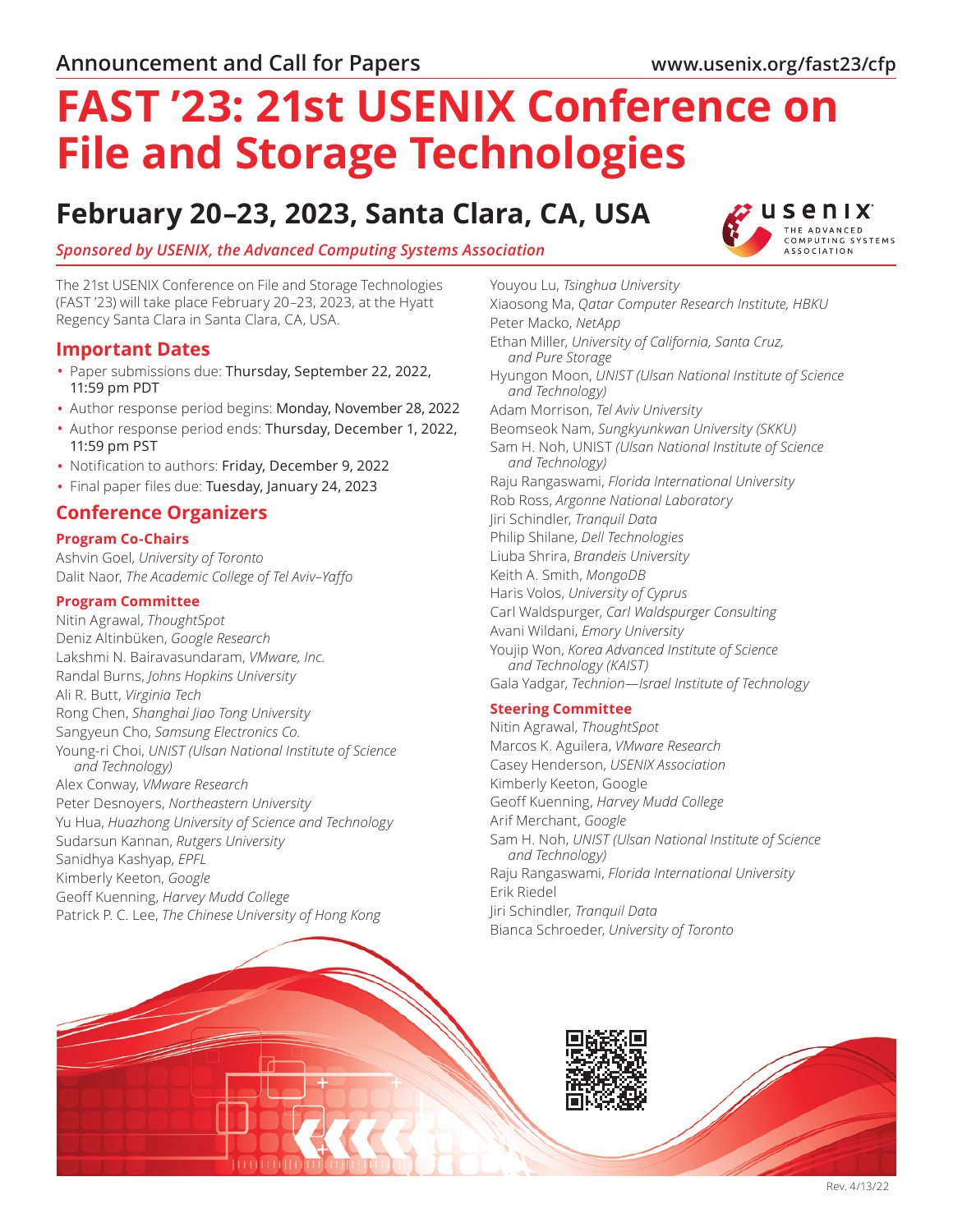Keith A. Smith, *MongoDB* Eno Thereska, *Amazon* Carl Waldspurger, *Carl Waldspurger Consulting* Hakim Weatherspoon, *Cornell University* Brent Welch, *Google* Ric Wheeler, *Facebook* Gala Yadgar, *Technion—Israel Institute of Technology* Erez Zadok, *Stony Brook University*

# **Overview**

The 21st USENIX Conference on File and Storage Technologies (FAST '23) brings together storage-system researchers and practitioners to explore new directions in the design, implementation, evaluation, and deployment of storage systems. The program committee interprets "storage systems" broadly: submissions on low-level storage devices, distributed storage systems, and information management are all of interest. The conference will consist of technical presentations including refereed papers, and poster sessions.

# **Topics**

Topics of interest to FAST should include files and/or storage, and may overlap with other topics including, but not limited to:

- Archival systems
- Auditing and provenance
- Big data, analytics, and data sciences
- Caching, replication, and consistency
- Cloud, multi- and hybrid-cloud environments
- Data deduplication
- Database storage
- Distributed and networked storage (wide-area, grid, peer-topeer)
- Emerging memory hierarchy design
- Empirical evaluation
- Experience with deployed systems
- File system design
- HPC systems (including parallel I/O)
- Key-value and NoSQL storage
- Management
- Memory-only storage systems
- Mobile, personal, embedded, and home storage
- Networking
- Novel and emerging storage technologies (e.g., byteaddressable NVM, flash, SMR, IMR, DNA storage, glass)
- Performance and QoS
- Power-aware storage architectures
- RAID and erasure coding
- Reliability, availability, and disaster tolerance
- Search and data retrieval
- Security

In evaluating the fit of a paper for FAST, a key ingredient is the design of storage software. A paper with only hardware-level contributions will be out-of-scope; a paper could be brought into scope for FAST by demonstrating for example how software can leverage novel hardware.

### **Submission Instructions**

Please submit your paper by 11:59 pm PDT on September 22, 2022, in PDF format via the submission system linked from the FAST '23 Call for Papers web page. Do not email submissions. There is no separate deadline for abstract submissions.

- The complete submission must be no longer than 12 pages excluding references. There is no short-paper category. The program committee values conciseness: if you can express an idea in fewer pages than the limit, do so. Supplemental material may be added as a single separate file without page limits. However, the reviewers are not required to read or consider such material. Content that should be considered to judge the paper is not supplemental and counts toward the page limit.
- Papers must be typeset on U.S. letter-sized pages in two columns using 10-point Times Roman font on 12-point leading (single-spaced), within a text block 7" wide by 9" deep.
- Labels, captions, and other text in figures, graphs, and tables must use font sizes that, when printed, do not require magnification to be legible. References must not be set in a smaller font. Submissions that violate these requirements will not be reviewed. Limits will be interpreted strictly. No extensions will be given for reformatting.
- A LaTeX template and style file are available on the USENIX templates page (www.usenix.org/paper-templates).
- Double-blind policy: Authors must not be identified in the submissions, either explicitly or by implication. To refer to your previous work, consider it as written by a third party. Do not say "reference removed for blind review." Supplemental material must be anonymized. Submissions violating anonymization rules will not be considered for review. If you are uncertain about how to anonymize your submission, please contact the program co-chairs, fast23chairs@usenix. org, well in advance of the submission deadline.
- Prior Workshop Paper Policy: If a submission extends a prior workshop paper, please include an anonymized copy of the workshop paper in the submission field. This should be the same as the published version, with any identifying information removed.
- Simultaneous submission of the same work to multiple venues, submission of previously published work, or plagiarism constitutes dishonesty or fraud. USENIX, like other scientific and technical conferences and journals, prohibits these practices and may take action against authors who have committed them. See the USENIX Conference Submissions Policy (www.usenix.org/submissions-policy) for details.
- If you are uncertain whether your submission meets USENIX's guidelines, contact the program co-chairs, fast23chairs@usenix.org, or the USENIX office, submissionspolicy@usenix.org.
- Papers accompanied by nondisclosure agreement forms will not be considered.
- Submissions should abide by the Conflict Identification guidelines (see below).

The program committee and external reviewers will judge papers on technical merit, significance, relevance, and presentation. Research papers on new and unexplored problems are encouraged. A good research paper: